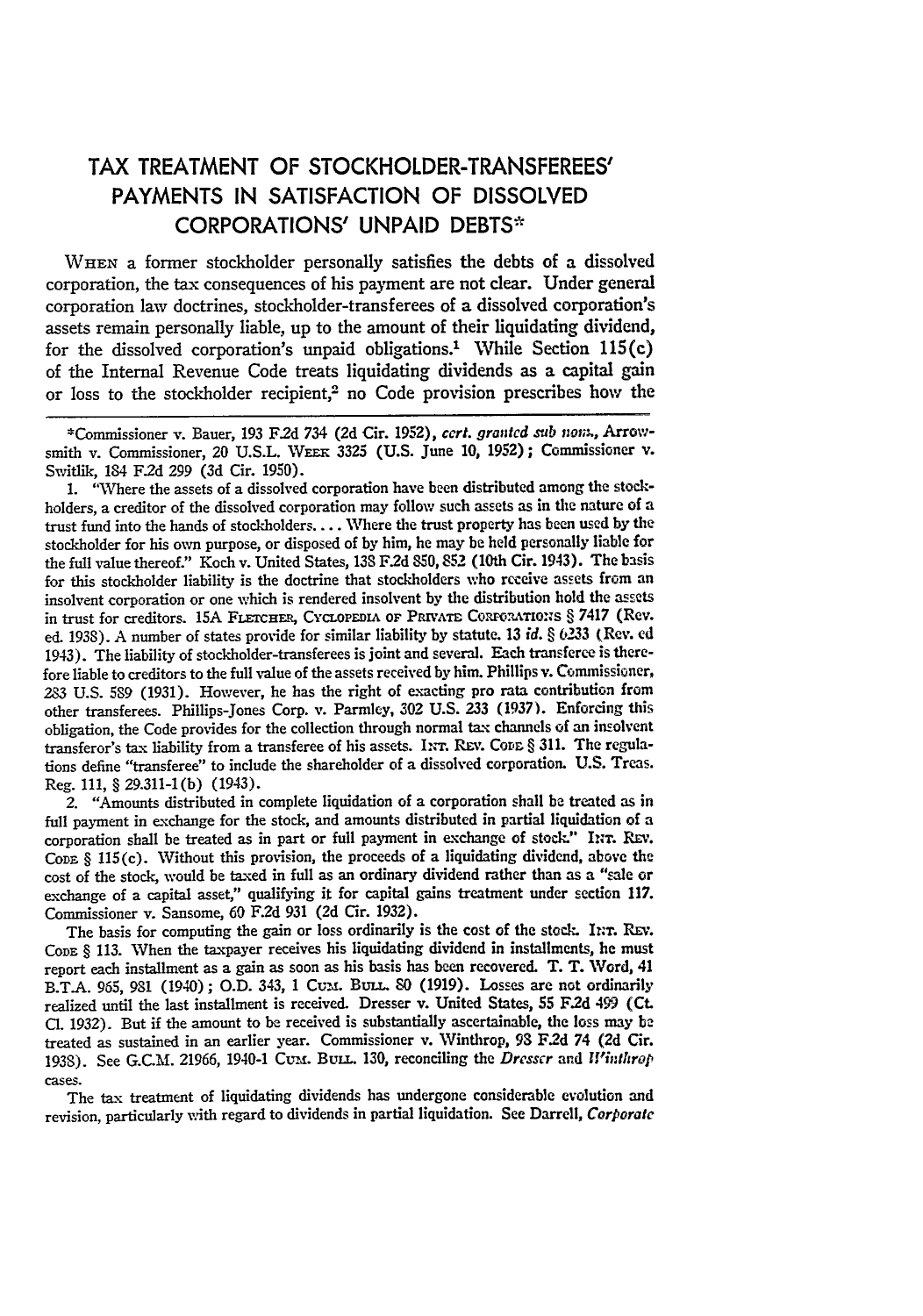stockholder may treat payments in discharge of transferee liability for corporate debts.

At one time the Board of Tax Appeals held such stockholder-transferee payments to be reductions of the liquidating dividend originally received.<sup> $3$ </sup> The taxpayer accordingly could reopen his tax return which had reported receipt of the liquidating dividend, adjust downward the original capital transaction to reflect the loss from subsequent repayment, and collect a refund.4 A Supreme Court dictum in 1932, however, signaled a reversal of this practice. Enunciating the "claim of right" doctrine, the Court held income received "under a claim of right and without restriction as to its disposition," though subject to later repayment, fully taxable in the year of receipt.<sup>5</sup> In the event of repayment, the Court added, the deduction was to be taken in that later year rather than in the year of original receipt.<sup>6</sup> The Commissioner and courts, as a result, considered the earlier decisions overruled :7 payments in satisfaction of stockholder-transferee liability no longer reduce the liquidating dividend **;8**

*Liquidations And The Federal Income Tax*, 89 U. of PA. L. REv. 907 (1941); 1 MERTENS, LAw **OF FEDERAL INcomE TAXATION** § *9.77 et seq.* (1942). At the present time there is no difference in treatment to the recipient of amounts in complete or partial liquidation, **INT. REV.** CODE § 115(c). U.S. Treas. Reg. 111, § 29.115-5 (1943).

*3. E.g.,* E. M. F. Leflang, 6 B.T.A. 4 (1927) ; **E.** F. Cremin, **5** B.T.A. 1164 (1927); **0.** B. Barker, 3 B.T.A. 1180 (1926). *Cf.* Benjamin Paschal O'Neal, 18 B.T.A. 1036 (1930) (taxpayer not entitled to deduction in year of transferee liability payment; however permitted loss deduction for expense of contesting claim). Where liquidating dividends **had** been received in installments, the transferee payment was first applied against the last dividend received. J. C. Tomlinson, 7 B.T.A. 961 (1927).

4. See cases cited note *3 supra.*

**5.** In North American Oil v. Burnet, 286 U.S. 417 (1932), taxpayer received money in 1917 as a result of winning a district court decision in a dispute with the Government. The Government took an immediate appeal, but settled with the taxpayer in **1922.** The taxpayer contended that the money did not constitute income until 1922. In holding that income was realized in 1917, Justice Brandeis wrote for the Court: "If a taxpayer receives earnings under a claim of right and without restriction as to its disposition, he has received income which he, is required to return, even though it may still be claimed that he is not entitled to retain the money, and even though he may still be adjudged liable to restore its equivalent." *Id.* at 424.

6. "If in 1922 the Government had prevailed, and the company had been obliged to refund the profits received in 1917, it would have been entitled to a deduction from **the** profits of **1922,** not from those of any earlier year." *Ibid.*

7. G.C.M. 16730, XV-1 Cum. BuLL. 179 (1936); I.T. 2981, XV-l **Cum.** *BULi.* 274 (1936) ; Schramm v. United States, 36 F. Supp. 1021 (Ct. **Cl.** 1941). In John T. Furlong, 45 B.T.A. 362 (1941), the board expressly declared its earlier decisions overruled **by** the *North Ainerican Oil* case. The board held taxpayer, former member of a dissolved syndicate, entitled to a loss deduction in the year of transferee-payment, despite the Commissioner's inconsistent position that a loss should be deducted from the earlier gain upon liquidation.

8. Roberta Pittman, 14 T.C. 449 (1950). In the *Switlik* and *Bauer* cases discussed *infra,* this point was not challenged. But *compare* Commissioner v. Hartfield, 194 F.2d **662** (2d Cir. 1952) (recipient of excessive salary from insolvent corporation, though held liable for corporation's tax debt, not allowed to reopen return in which salary was reported as ordinary income), *with* Commissioner v. Smith, 194 F.2d 536 (6th Cir. 1952) (reaching opposite result on almost identical facts).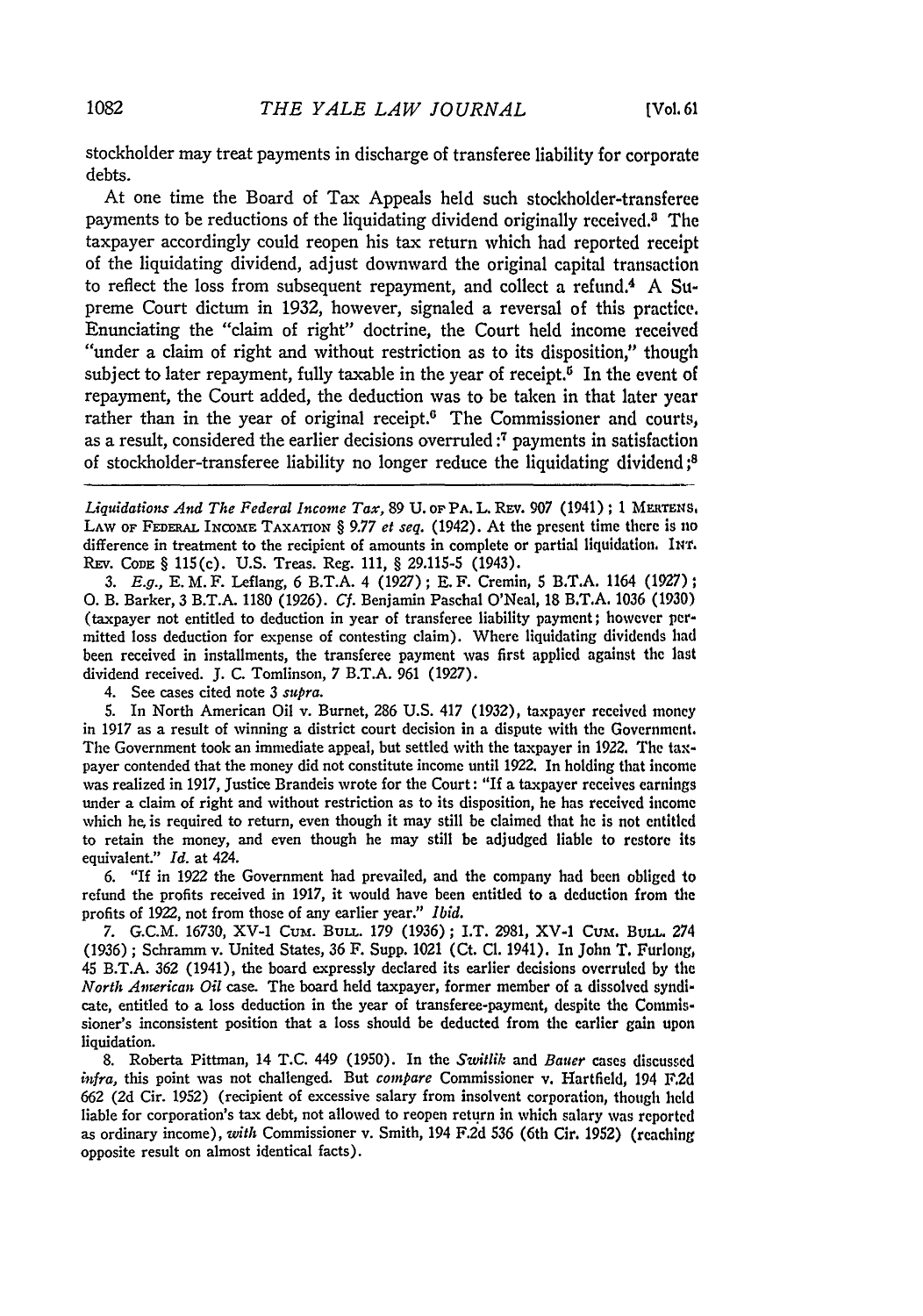instead, they may be deducted only in the year when made.9 But whether the deduction is reportable as an ordinary or a capital loss is unresolved; the Second and Third Circuits recently rendered conflicting decisions.

In *Commissioner v. Switlik*,<sup>10</sup> stockholder-transferees in 1944 satisfied a tax deficiency assessed against a corporation dissolved in 1941.<sup>11</sup> The Third Circuit could not fit the payments into the statutory formula of "losses from the sale or exchange of capital assets," and thus granted the stockholdertransferees an ordinary loss deduction for **1944.12** In *Commissioner v. Baucr,13* stockholder-transferees in 1944 paid a final judgment rendered against a corporation which had liquidated in 1940.14 Following *Switlik,* and drawing no distinction between tax and other corporate liabilities, the Tax Court upheld ordinary loss deductions for 1944.<sup>15</sup> On appeal, however, the Second Circuit expressly disagreed with *Switlik* and reversed.<sup>16</sup> The court "tied together" the liquidating dividend and the stockholders' repayment, concluded that the losses in 1944 "show up as arising out of a 'sale or exchange,'" and held the transferees entitled only to a capital loss deduction.<sup>17</sup>

9. Individual stockholder-transferees receive deductions because their payments represent losses "incurred in transaction entered into for profit." INT. REV. CODE § 23(e)(2). The Commissioner accepts this interpretation of the individual loss provision. See, **e.g.,** Stanley Switlik, **13 T.C.** 121 (1949), *aff'd,* 184 **F.2d 299** (3d Cir. **1950).** Corporations are entitled to deductions for all "losses sustained during the taxable year and not compensated for by insurance or otherwise." INT. REv. **CODE** § **23(f).**

10. 184 F.2d 299 (3d Cir. 1950), affirming 13 T.C. 121 (1949), 64 HARV. L. REV. **858 (1951).** The holding was followed in: Frederick R. Bauer, **15 T.C. 876 (1950),** *rev'd,* **193 F.2d** *734* **(2d** Cir. **1952) ;** Clifton v. Allen, **101** F. Supp. 997 **(M.D.** Ga. **1952) ;** Frederic  $M.$  Paist, 10 T.C.M. 967 (1951). Eastland v. United States, 103 F. Supp. 182 (W.D. Tex. 1951) arrived at the same result without citing the *Suitlik* decision. These cases, however, were decided before the Second Circuit in the *Bauer* case, discussed infra, reached the opposite result. See note **17** *infra.*

**11.** The five transferees had, in 1941, received liquidating dividends from a corporation in which they owned all of the stock. In 1942, the Commissioner determined deficiencies in the corporation's tax returns for 1940 and 1941. **A** compromise agreement vas reached in 1944 and the transferees agreed to pay the liability, which for the principal stockholder amounted to \$22,487.62. Commissioner v. Switlik, 184 **F.2d** 299, **300-1 (3d** Cir. **1950).**

*12. Id.* at **302.**

**13. 193 F.2d** 734 **(2d** Cir. 1952), *rezersing* **15 T.C. 876** (1950). **See** note **17** *if,:ra. Bauer* and *Switlik* are noted in **38** A.B.A.J. 245 (1952).

14. The two taxpayers owned a corporation which completed a series of distributions in complete liquidation in 1940. In **1939,** an action had been brought against the corporation and its two stockholders for an accounting in connection with the operation of a joint trading account. The suit was not finally settled until 1944 when a judgment of \$95,926.52 became final against the corporation and Bauer. Each of the two stockholders paid **\$47,963.25** *(sic]* in satisfaction of this claim. Frederick **R.** Bauer, 15 T.C. 876, **877-S** (1950).

15. *Id.* at 879.

16. Commissioner v. Bauer, **193** F.2d 734, 735 (2d Cir. 1952).

17. *Ibid.* In addition to his argument that stockholder-transferee liability should be given ordinary loss treatment, Bauer contended that, since the personal judgment against him existed apart from transferee-liability, his payment **was** fully deductible. Brief *iur* Respondents, **1.** 24, Commissioner v. Bauer, **193** F.2d 734 **(2d** Cir. **1952).** The court **agred**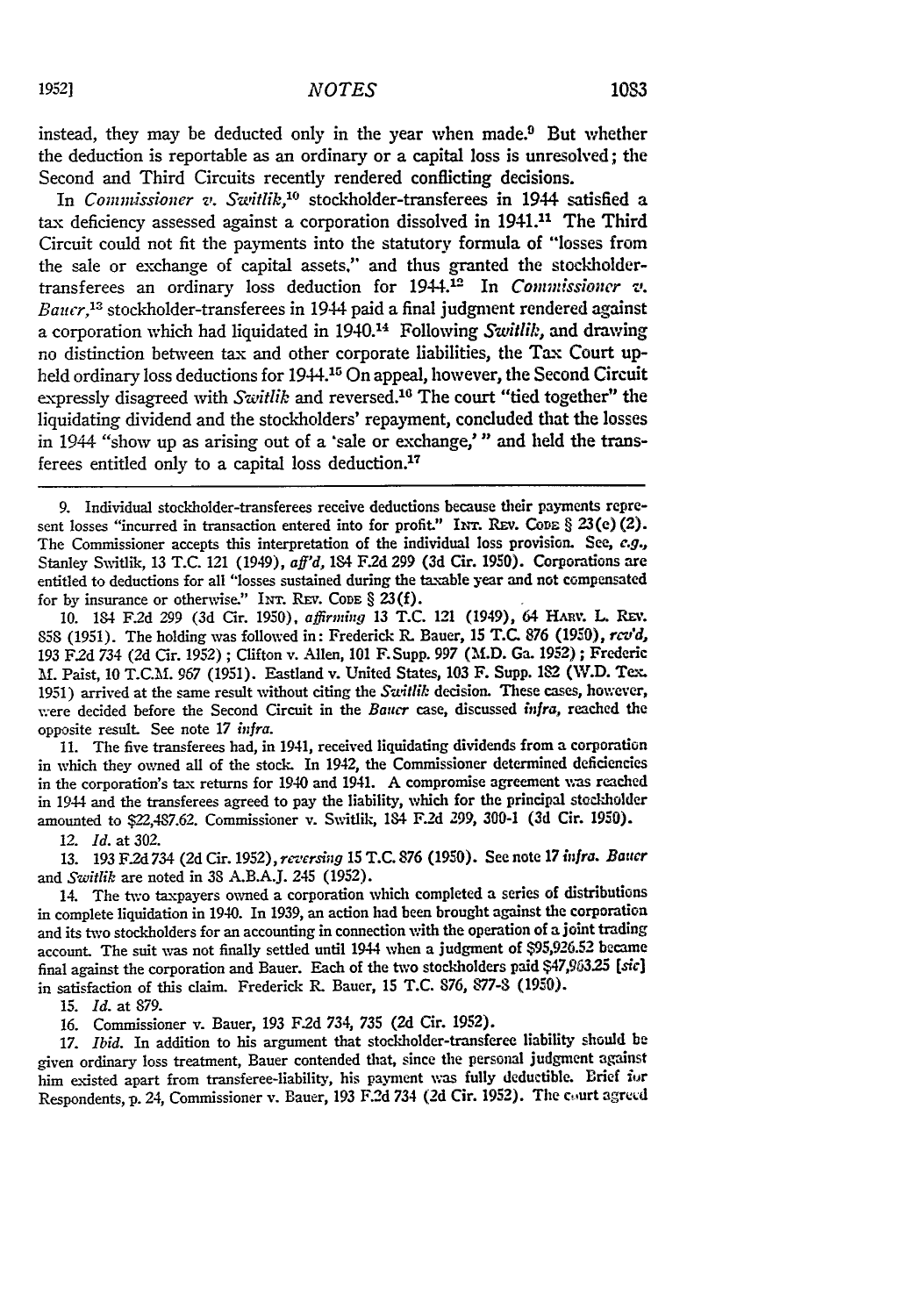An individual taxpayer benefits from either an ordinary or a capital loss deduction according to how advantageously he can offset it against taxable income. Ordinary losses, deductible from all taxable income, can of course be deducted only in the year when incurred.18 Thus, if the taxpayer in that year has little taxable income, an ordinary loss deduction is not very useful to him. Capital losses, on the other hand, are deductible in the year of loss only from capital gains and ordinary income up to \$1000.19 Any "unused" capital loss, however, can be carried forward for five successive years, though still deductible only from capital gains and \$1000 of ordinary income in each of the later years.<sup>20</sup> But in general, taxpayers prefer ordinary loss deductions; offsets against ordinary income taxed at regular progressive rates are more desirable than deductions from capital gains more lightly taxed.<sup>21</sup> In both *Switlik* and *Bauer,* for example, taxpayers contended for ordinary loss treatment which the Commissioner had refused.

Neither *Switlik* nor *Bauer* sets up satisfactory tax treatment of stockholdertransferee payments. If the corporation had met its obligations prior to dissolution or had retained a reserve to meet contingent liabilities, the liquidating dividend to stockholders would have been correspondingly reduced.<sup>22</sup> For the stockholder, that reduction would only have diminished a capital gain or in-

that "the payment of a judgment against a corporate officer in these circumstances would ordinarily be deductible as a straight income loss." Commissioner v. Bauer, 193 F.2d 734, *735* (2d Cir. 1952). However, since Bauer was also liable as a transferee and, as such, held entitled to only a capital loss deduction, "the accidental fact that Bauer was liable both as officer and transferee, did not give him the option of picking which liability he would satisfy, according to its tax consequences, when, as here, satisfaction of one liability discharged the other...  $[T]$ he fact that he was personally liable for the judgment is superfluous." *Ibid.*

More recently, the Second Circuit followed *Bauer,* treating the repayment as a capital loss, and reversed the Tax Court's holding, based on *Switlik,* of an ordinary loss deduction, Milliken v. Commissioner, **5 CCH** 1952 **FED.** TAX **REP.** 11 9284 (2d Cir. 1952), *reversing* 15 T.C. 243 (1950). The court reiterated that the repayment "was related to, and therefore viewed practically was a reduction of, a previous capital gain or an increase of a previous capital loss" and "by definition [transferee] liability stems from the liquidation distribution which, under I.R.C. § 115(c), is a capital transaction." *Id.* at **p.** 45, 646. **See** note 27 *inlra.*

**18. INT.** REv. **CODE §** 23(e). **A** "net-operating loss," however, may **be** carried back for one year and forward for five years. **INT.** REV. **CODE** § 122.

**19.** INT. REv. **CODE** § 117(d) (2). None of a corporate taxpayer's capital loss may **be** deducted from ordinary income. INT. REV. Code § 117(d)(1).

20. INT. REV. CODE § 117(c).

21. Long-term capital gains, in excess of capital losses, are, at the taxpayer's option, either cut in half and taxed at regular rates or are taxed in full at 26 per cent. **INT.** *REv.* CoDE 117(b) (c).

*22. Cf.* "[T]he loss **...** grew out of and was at all times potentially a result from the distribution **....** [T]he transferee liability [was] incurred solely because of a corporate distribution of too great an amount; **...** in effect, the petitioner is merely paying after much delay the tax which should have been paid by either the corporation or the stockholders currently as a result of the distribution." Disney, **J.,** dissenting, in Stanley Switlik, 13 **T.C.** 121, 127 (1949).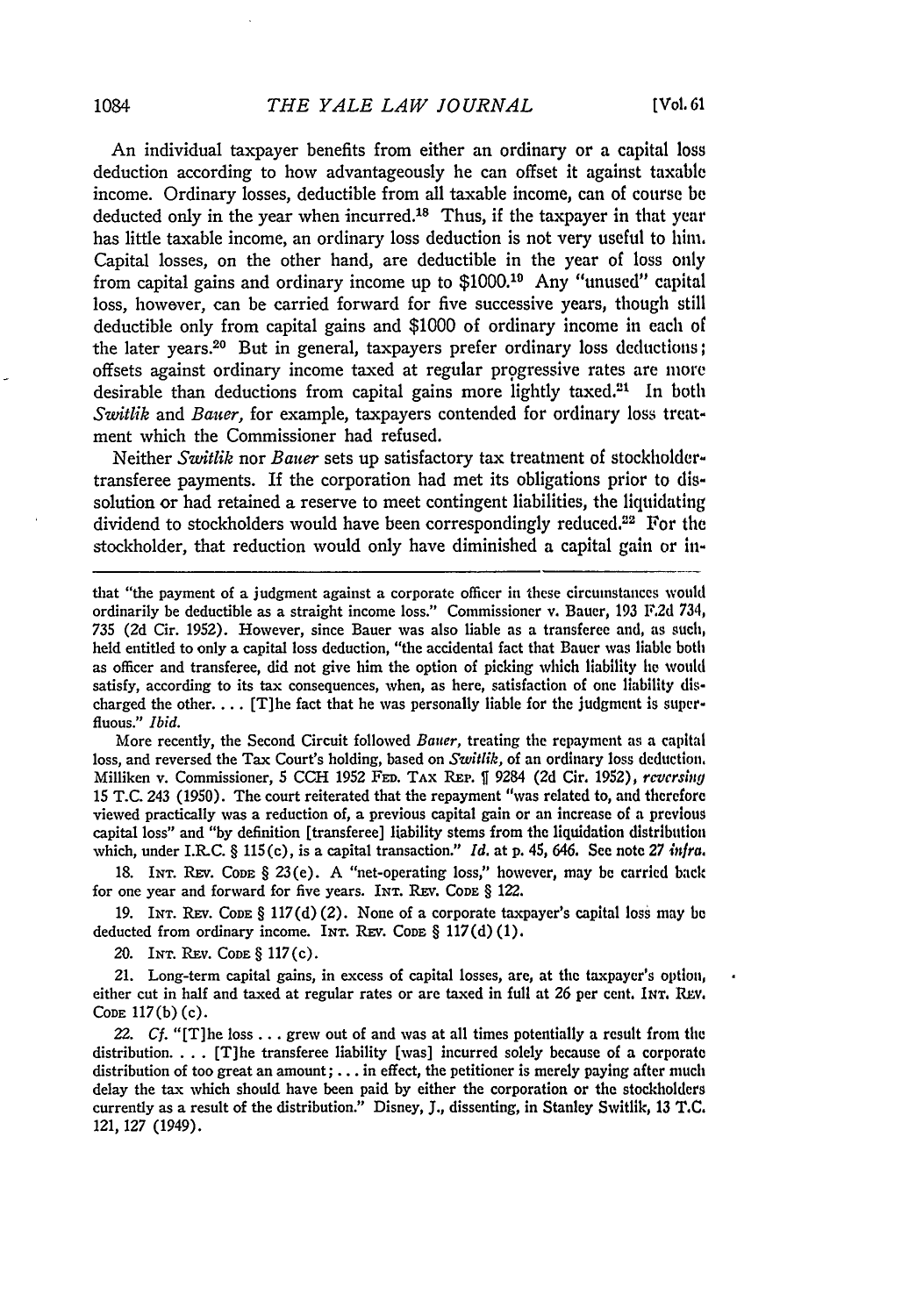creased a capital loss: one lightly taxed, and the other of limited deductibility. Under the *Switlik* rule, therefore, stockholder-managers of a liquidating corporation may find it rewarding to underestimate the corporation's tax obligations-the context in which transferee payments most frequently provoke later tax litigation<sup>23</sup>-and also to postpone settlement of non-tax liabilities. When the transferees do eventually meet their liability, the *Switlik* rule rewards them with the more desirable ordinary loss deduction. Where tax claims against the corporation create the transferee liability, the Code's sanctions against tax underpayment are unlikely to deter such stockholder maneuvers. The interest charges imposed **by** the Code for non-fraudulent underpayment will usually not approach the tax benefit of ordinary loss treatment.<sup>24</sup> And the Government cannot easily prove actual fraud, subject to penalty rates or criminal prosecution,<sup>25</sup> or even the "untoward motivations" which, the *Switlik* court intimated, might have resulted in disallowance of the ordinary

24. Interest on all underpayments is six per cent. INr. **REV. CODE** § 292. If any part of a deficiency is due to negligence or intentional disregard of rules and regulations without intent to defraud, an additional five per cent of the deficiency is assessed. INT. REV. CODE § **293** (a).

**A** six or eleven per cent added assessment will rarely offset the benefits of the transmutation from capital to ordinary loss. Assume the sole stockholder of a liquidating corporation has a constant net income of \$10,000 and no capital gains or losses other than a longterm gain of \$3000 on his liquidating dividend. Since only half of this gain is taxable if the taxpayer elects to pay at ordinary income rates, his net taxable income would **be** \$11,500. **If** a non-negligent tax deficiency of \$1000 plus six per cent interest vere assessed against the corporation one year later and paid by the transferee, an ordinary deduction in the later year would reduce his taxable net income for that year to \$8,940. The two year total would be \$20,440. On the other hand, if the corporation had paid the proper tax prior to liquidation, the taxpayer's liquidating dividend gain would have been \$2,000 and the total two year taxable income would have been \$21,000. The taxpayer has thus received a \$560 deduction worth, in his tax bracket, approximately \$140. Reduced by the interest payment of \$60, there is still a net tax saving of \$80. **If** an additional five per cent were assessed for negligent underpayment the saving would be approximately \$42 And in either case, the taxpayer also receives the use of \$1,000 for one year. The difference between the two treatments would be magnified when the transferee chooses the option of paying a 26 per cent rate on capital gains. See INT. REV. Code § 117.

The Commissioner has not challenged the transferee's right to take an ordinary deduction for the payment of interest charges accrued since liquidation. See, *e.g.,* Eastland v. United States, **103** F. Supp. **182** (W.D. Tex. **1951).**

**25. A** 50 per cent penalty is charged against deficiencies "due to fraud with intent to evade tax." INT. REV. Cone § 293(b). The Code also provides for criminal penalties up to **\$10,000** fine and five years' imprisonment for willfully attempting to evade a tax. **I.T. REv.** CoDE § 145 (b).

The necessity of proving a subjective intent to defraud, the wide area of reasonable differences of opinion, and the often subtle distinction between evasion and avoidance impuse a heavy burden on the Government. See Gordon, *Income Tax Penalties*, 5 TAX L. REV. 131 (1950) **;** Spencer, *Proof of Income Tax Fraud,* **2 TAx** L REv. 451 (1947).

**<sup>23.</sup>** The transferee liability in **all** of the reported cases except *Bauer* arose from tax claims against the corporation. For a collection of these cases, see 2 CCH 1952 FED. TAX REP. **III 833.11-833.116.** These litigants typically are controlling stockholders of closely-held corporations. *Ibid.* See note **38** *infra.*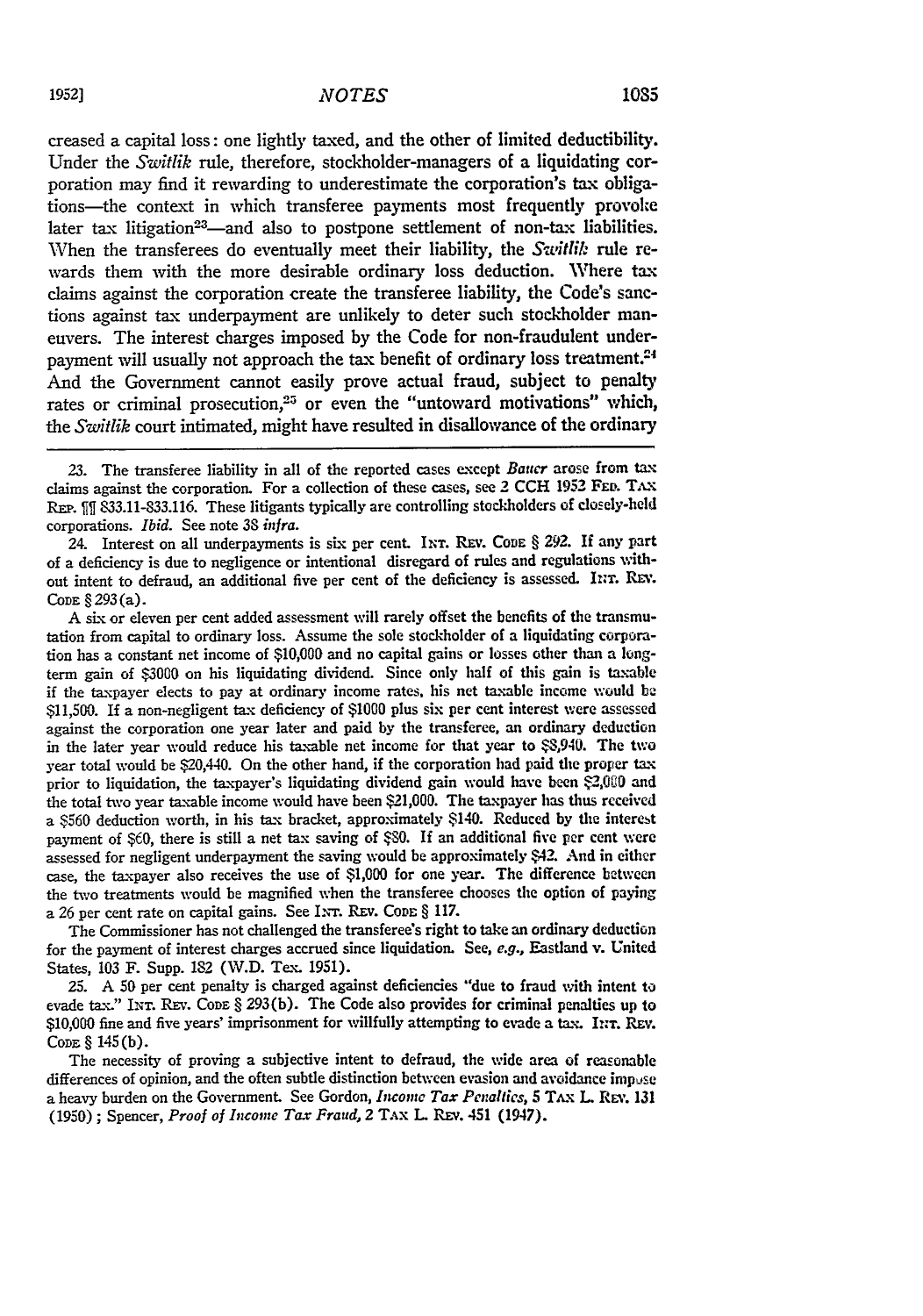loss deduction.26 Likewise, in non-tax transferee liability the accumulation of interest charges on contract obligations will rarely nullify the tax saving opportunities suggested by *Switlik.*

The *Bauer* court's stretched interpretation of the Code's capital loss provisions,27 on the other hand, seems unnecessarily hard on the taxpayer. True, a lesser liquidating dividend would have reduced the capital gain resulting from the distribution. But the court's justification of capital loss treatment in the repayment year, by reference back to the capital gains consequences in the earlier year,<sup>28</sup> oversimplifies the matter. Transferee payments often involve

26. "We need only note that the Commissioner has not asserted, nor has the Tax Court found, any untoward motivation for the distributions in liquidations which should bring about a different result." Commissioner v. Switlik, 184 F2d 299, 302 (3d Cir. 1950). *Cf.* Clifton v. Allen, 101 F. Supp. 977, 998 (M.D. Ga. 1952) : "The dissolution and liquidation of the corporation was made in good faith with no apparent purposes of defeating tax liability." But cf. *the Bauer* case, in which an ordinary loss deduction was allowed by the Tax Court despite the fact that the corporation's liability was being litigated at the time of liquidation. See note 14 *sztpra.* On appeal, the Commissioner did not attempt to distinguish the *Switlik* case upon this ground, but instead made a frontal attack upon that precedent. Brief for Petitioner, p. 7, Commissioner v. Bauer, 193 F.2d 734 (2d Cir. 1952). In Milliken v. Commissioner, 5 CCH 1952 **FED.** TAx **REP.** 1 9284 (2d Cir. 1952), the Circuit which decided the *Bauer* case rejected the transferee's contention that his lack of knowledge of the potential claim at the time of liquidation made the *Bauer* holding inapplicable. *Id.* at p. 45, 646. See note 32 *infra.*

Assuming that some "untoward motivation" were found, it is difficult to see what a court would do under the *Switlik* doctrine. After once holding the payment an ordinary loss, it could not well turn around and penalize a taxpayer by finding only a capital loss after all; the transaction would not be any *more* "sale or exchange" than before. The deduction might be denied altogether, although the payment would be no less a loss within the terms of the statute. *Cf.* Lilly v. Commissioner, 343 U.S. 90 (1952) (oculist allowed business deduction for rebates paid to doctors despite Commissioner's contention that public policy was being frustrated thereby).

27. The Code defines capital losses as those resulting "from sales or exchanges of capital assets." INT. REV. CODE § 23(g). However, the Second Circuit read § 23(g) to cover not only sales or exchanges, but also transactions "arising out of a 'sale or exchange.'" Commissioner v. Bauer, 193 F.2d 734, 735 (2d Cir. 1952). But "not every gain growing out of a transaction concerning capital assets is allowed the benefits of the capital gains tax provision. Those are limited by definition to gains from the sale or exchange of capital assets." Dobson v. Commissioner, 321 U.S. 231, 232 (1944). Moreover, the Second Circuit on the one hand accepted the principle of the single year as the unit of taxation, for the purpose of treating the liquidating dividend and the transferee repayment as two taxable events in separate years. On the other hand, the court lumped both transactions into one for holding the repayment a capital loss "arising out of" the liquidating dividend. It relied on Westover v. Smith, 173 F.2d 90 (9th Cir. 1949), and Commissioner v. Carter, 170 F.2d 911 (2d Cir. 1948), where stockholder-taxpayer had received contract rights of unascertainable value at the time of corporate liquidation. There taxpayers prevailed: the income subsequently received from the obligors under the contracts was held to be capital gains as an integral part of the liquidation. Thus these decisions merely implement  $\S$  115(c), treating liquidation distributions as capital gain to recipients. *But cf.* Duveen Brothers, 17 T.C. 124 (1951), discussed at note 39 *infra.*

28. Commissioner v. Bauer, 193 F.2d 734, 735 (2d Cir. 1952). **See** notes 27 *supra, 32 infra.*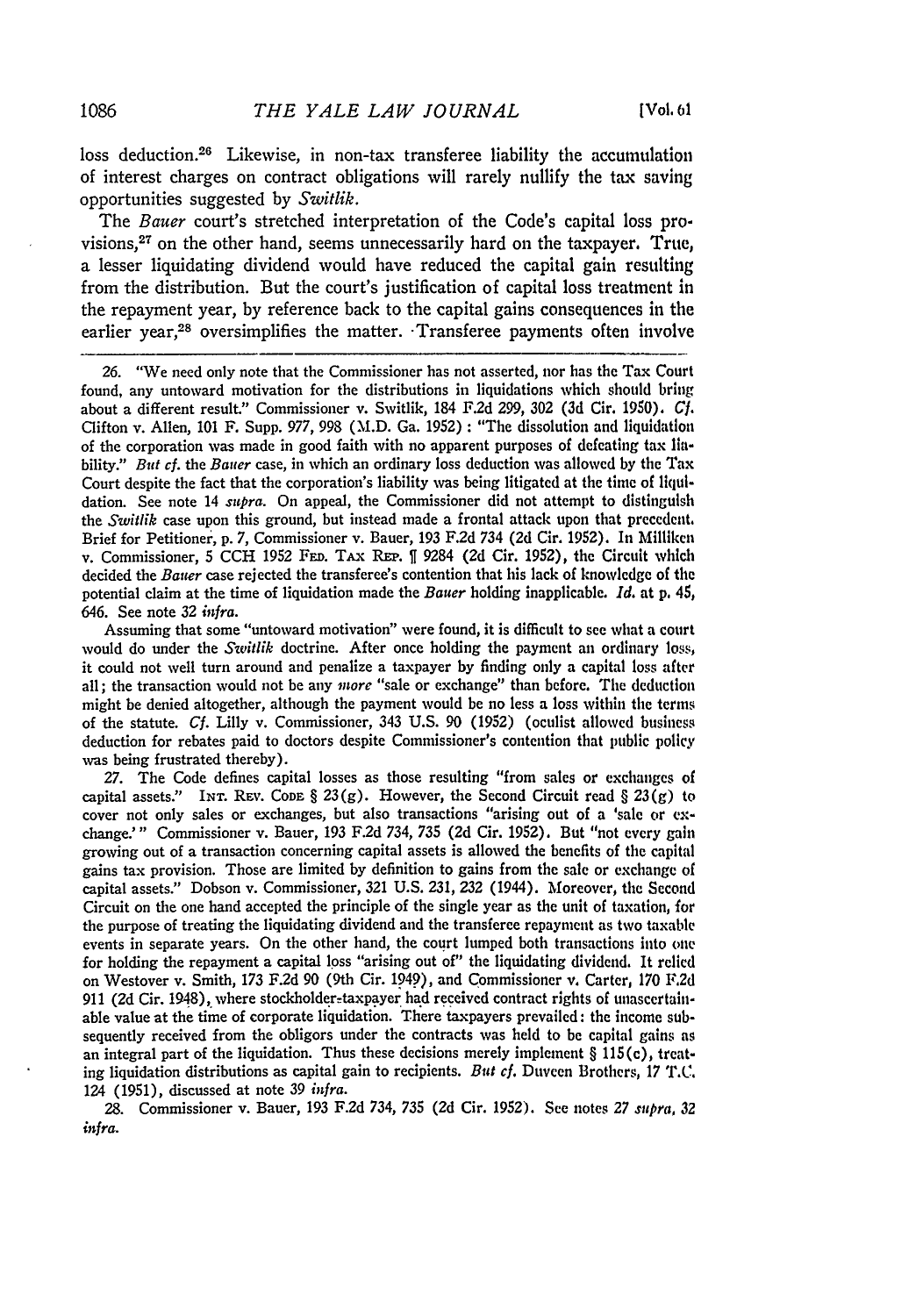large amounts, 29 and capital losses are of limited offset value. If offset in the year when liquidating dividends are received, sufficient capital gains from the liquidating distributon probably exist against which capital losses can be applied to reduce tax liability.<sup>30</sup> A capital loss in the year of repayment. however, may be useless to the taxpayer; the repayment may well exceed his capital gains in the succeeding five years as well as the \$6000 of ordinary income against which it can be offset.<sup>31</sup> Thus the *Baucr* reasoning, though viewing the transaction more realistically than *Switlik*, may harshly penalize the innocent taxpayer.<sup>32</sup>

Orthodox application of the "claim of right" doctrine **33** accounts for the inadequacy of the *Switlik and Baucr* results. The rule against reopening

29. In stockholder-transferee cases decided since 1941, the following amounts were paid by the principal stockholders (to the nearest \$100): Commissioner v. Milliken, S **CCH** 1952 **FED. TAX REP.** fi 9284 (2d Cir. **1952)** (\$03,400); Commissioner v. Bauer, **193 F.2d** 734 (2d Cir. 1952) (\$48,000) ; Clifton v. Allen, **101** F. Supp. **997** (M.D. Ga. **1952) (\$6,000) ;** Eastland v. United States, 103 F. Supp. 182 (W.D. Te.' **1951) (\$12,000);** Frederic M. Paist, 10 T.C.M. 967 (1951) (\$8,600); Roberta Pittman, 14 T.C. 449 (1950) (\$2,600); Commissioner v. Switlik, 184 F.2d 299 (3d Cir. 1950) (\$22,500); Estate of Mills, 4 T.C. 820 (1945) **(\$5,700);** Koppers Company, 3 T.C. **62** (1944) **(\$200,000);** Schramm v. United States, **36** F. Supp. 1021 (Ct. **Cl.** 1941) (\$4,900). *But cf.* **J.** C. Wynne, 47 B.T.A. **731** (1942) (\$120 transferee assessment vras deducted **by** taxpayer from his liquidating dividend and the Commission did not disallow it).

30. Of course, if the original liquidating dividend resulted in a capital loss to the transferee, an offset in the earlier year might still be wasted. But in all reported cases in which the treatment of transferee payments was in issue, the taxpayers realized a capital gain upon the original distribution. See cases collected in 2 CCH 1952 FED. TAX REP. [*i*] 833.11-833.116.

**31.** See substantial amounts of transferee payments in cases at note 29 *supra.*

32. The *Bauer* court, at least, considered the liquidation and the transferee payment as related transactions. Of course, the court, even if it wished, could not have allowed reopening since the issue was not before it and the statute of limitations had run on the earlier return. The court did, however, reiterate the "principle that a tax return for a previous year may not be reopened to reflect a subsequent fact." Commissioner v. Bauer, 193 **F2d** 734, 735 (2d Cir. 1952).

Since, in the *Bauer* case, the suit against the corporation was pending at the time of liquidation, see note 14 *supra,* the stockholders might have protected themselves by leaving a reserve in the corporation. However, the Second Circuit has applied its decision in *Baucr* to cover a situation where a stockholder-transferee, at the time of liquidation, had no knowledge of the potential liability. Milliken v. Commissioner, **5 CCH** 1952 **FED.** TAx REP. 1 9284 **(2d** Cir. 1952). See note 47 *infra.*

33. The prohibition against deducting a present loss from related prior income has been applied to such situations as: relinquishment of royalties derived from land, title to which was in dispute, McDuffie v. United States, 19 F. Supp. **239** (Ct. Cl. **1937) ;** repayment of judgment awards upon reversal of lower court decisions, Commissioner v. Alamitos Land Co., 112 F.2d 648 (9th Cir.), *cert. donied,* 311 U.S. 679 (1940), *see* North American Oil v. Burnet, 286 U.S. 417, 425 (1932), *supra* note **7;** return of income received in unlawful transactions, National City Bank v. Helvering, **93 F.2d 93 (2d** Cir. **1938),** cf. Rutkin v. United States, 343 U.S. 33 (1952) (money obtained through extortion taxable as income although legal obligation to repay), *but cf.* Commissioner v. Wilcox, 327 U.S. 404 (1946) (embezzled funds not taxable income-in view of *Ruthin,* of duubtful precedent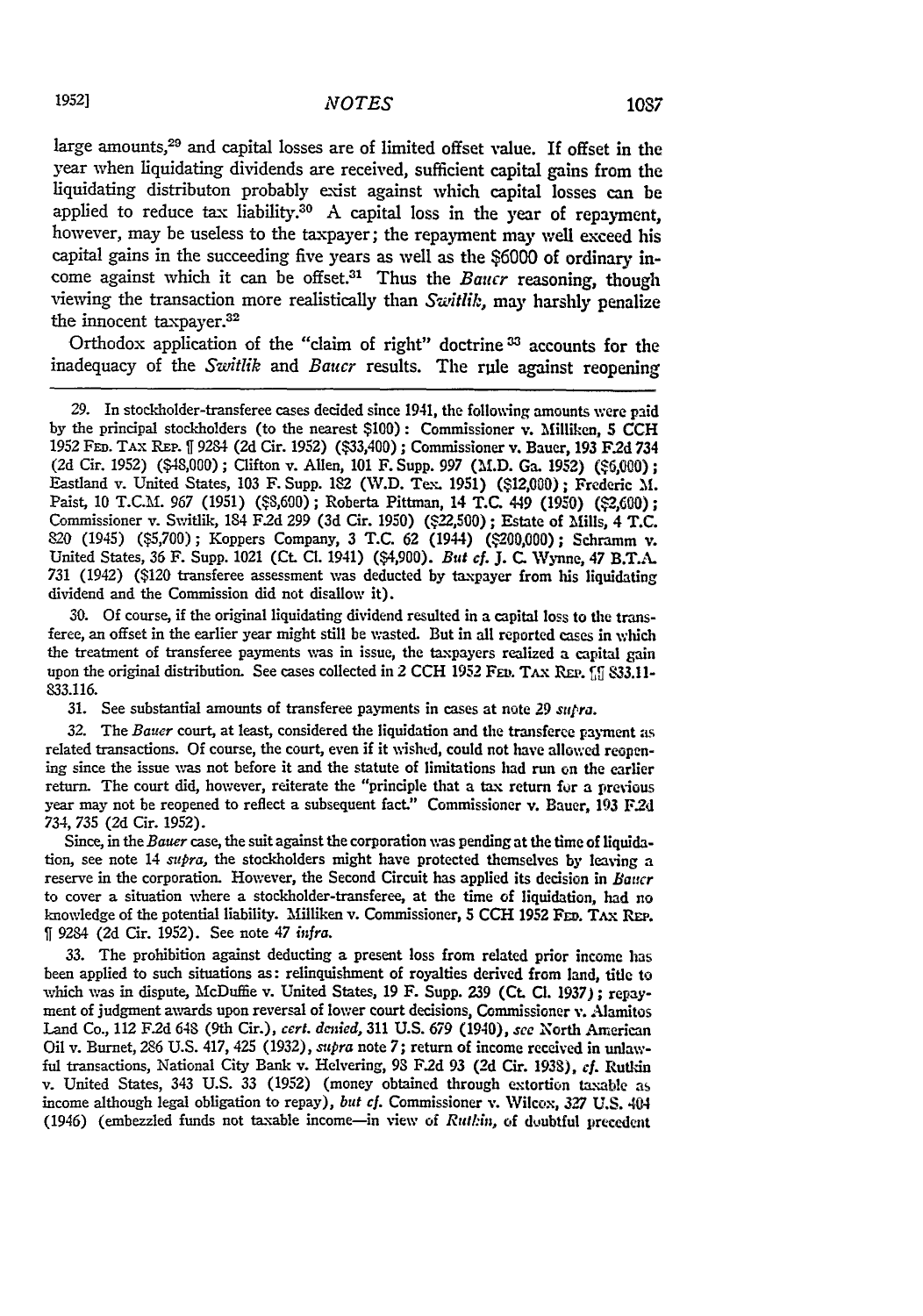an earlier return when income once received under a "claim of right" is later repaid makes for the expeditious final settlement of tax returns. $34$  Nevertheless, splitting what is essentially a single transaction into two taxable events may, depending on the taxpayer's later income bracket or changes in tax rates, arbitrarily confer a windfall or a wasted ordinary deduction.<sup>85</sup> The peculiarities of stockholder-transferee payments magnify the doctrine's arbitrary workings. The *Bauer* rule, granting only a capital loss of limited **de**ductibility, increases the possibility of a wasted deduction.<sup>36</sup> And since the original liquidating dividend is a capital transaction, the *Switlik* ordinary loss deduction results in an almost certain windfall.<sup>37</sup> Corporate liquidation, moreover, where stockholders can control the mechanics and amount of a distribution to themselves, is singularly suited to profitable tax manipulation.<sup>88</sup>

For other claim of right cases, see 2 MERTENs, LAW OF **FEDERAL** INcoME **TAXATION** *§§* 12.103, 12.104 (1942); Comment, **58** YALE L.J. **955,** 960 (1946); Note, 154 A.LR. 1276 (1945).

34. "The principle underlying the 'claim of right' theory **. . .** finds support in its facilitation of the taxing statute and that is probably sufficient justification for its departtre from the emphasis on fixation of liability and the importance of contingency underlying the theory of accrual." 2 MERTENS, LAW OF FEDERAL INcOmF TAXATION § 12.103 at **301** (1942). "Income taxes must be paid on income received (or accrued) during an annual accounting period.... The 'claim of right' test has long been used to give finality to that period." United States v. Lewis, 340 U.S. **590,** 592 (1951). But see Comment, *Taxing Unsettled Income: The "Claim of Right" Test,* 58 YALE L. **J.** 955, **968** n.53 (1949) (questioning the supposition that allowing refunds upon repayment of unsettled income would be administratively burdensome).

35. Critics of the doctrine have emphasized the hardship, rather than the windfall possibility. See **HENDERSON,** INTRODUCTION **To INCOME TAXATION** 237 **(2d ed.** 1949); **MAGILL,** TAXABLE **INcOME** 204 (Rev. ed. 1945) ; Montgomery, *Accounting and the Concept of Income* in LEcTUREs **ON TAXATION** 55 (1932) *"[North American Oil v. Burnet] is* taxation . **..** with a vengeance. It seems highly inequitable that the money as to which litigation is still pending should be deemed to be taxable. It means that when paid back later to the rightful owner, the temporary custodian may have paid a tax in a year when he was taxable and it is cold comfort for him to be told he can deduct the repayment as a loss when he has no taxable income." See further Magill, *When Is Income Realized?*, 46 **HARV.** L. REv. 933 (1933) **;** Comment, *Taxing Unsettled Income: The "Claim of Right" Test,* 58 YALE L. J. 955, 956 n.9 (1949) : "Restitution may, of course, take place in a year of higher tax rates or larger gross income, permitting a deduction which would more than offset the original tax. But most types of unsettled income are unusual receipts which substantially increase total income of the year in which received." See also Justice Douglas' dissent in United States v. Lewis, 340 U.S. 590, **592** (1951).

36. See discussion in text *supra.*

*37.* See note 24 *supra.*

38. Transferee tax liquidation usually involves stockholders of closely-held corporations. See note 23 *supra.*

The use of corporate liquidations to convert ordinary income into capital gains **has** been a favorite target of commentators. See, *e.g.,* the excellent discussion in 11ittker &

value today) ; and repayment of monies received under a mistake of fact, United States **v.** Lewis, 340 **U.S. 590 (1951)** (recipient of bonus overpaid because of miscalculation legally obligated to return excess.).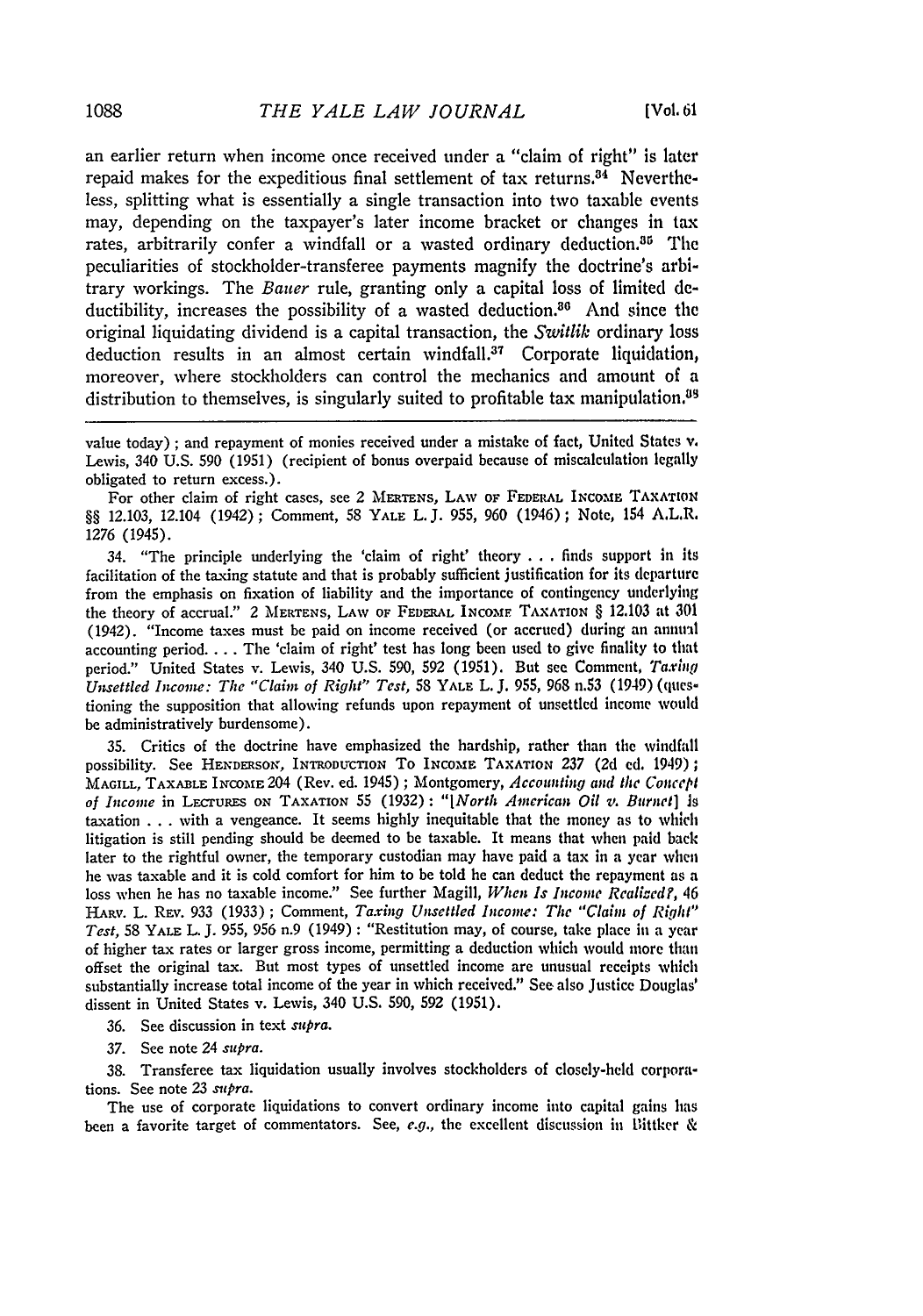Since stockholder-transferee liability is the only significant repayment situation in which the original "claim of right" receipt is a capital transaction.<sup>39</sup> it might well be excepted from the rule barring the reopening of prior returns. Of course, the "claim of right" doctrine might be generally modified, permitting adjustment of the earlier return *whencver* income received under a "claim of right" was later repaid.<sup>40</sup> But to make such a change workable, the present statute of limitations on tax refunds would have to be extended<sup>41</sup> -a proposal of dubious merits.<sup>42</sup> Exception of stockholder-transferee payments from the general rule against reopening of prior returns could, however, operate within the present limitations period. Where a corporate tax deficiency created the transferee liability, the Commissioner would have to proceed against the corporation for pre-liquidation taxes before the three-year statute of limitations in turn barred transferees from claiming a refund.<sup>43</sup> The former stockholders would have ample time to know of tax assessments

Redlich, *Corporate Liquidation And* The *Icome Tax,* **5 TAx** L. REv. 437 **(1950),** of the use of a "collapsible corporation, one more of the perenially alluring contrivances for transmuting ordinary income into capital gain." In 1950, Congress denied the liquidating dividend capital gains provisions to stockholders of collapsible corporations. INT. REV. CoDE § 117(m).

39. Duveen Brothers, 17 T.C. 124 (1951), is the unique litigated exception in vhich a deduction has been allowed. There a corporate taxpayer sold a block of stock in another corporation which **was** redeemable at the issuer's option, agreeing to pay the difference between purchase and redemption prices if the stock was called. The taxpayer reported a long-term capital gain on the sale. In a subsequent year, the stock was redeemed and the taxpayer was obliged to fulfill its guaranty. The Tax Court, four judges dissenting, distinguished *Switlik* and restricted the taxpayer to a capital loss deduction. This type of situation, however is not likely to arise often. See 2 CCH 1952 FED. **TAX** REi'. **ff** 833.11-833.116; 3 *id* 865.37. *Compare* ,Villiam F. Davis. 17 T.C. 549 (1951) (corporate officer, repaying corporation because of violation of 16(b) of the Securities Exchange Act. denied deduction although earlier capital gain was taxed); I.T. 4069, 1952 INT. REV. BULL. No. 2 at 3 (1952), *'ith* Dobson v. Commissioner, 321 U.S. 231 (1944) (amounts recovered by purchaser of stock from fraudulent seller treated as ordinary income even though taxpayer sustained loss on resale prior to recovery).

40. See note 41 *infra.*

41. Various proposals for modifying the annual accounting principle have urged extension of the statute of limitations on refund claims. See Magill, *II'hen Is Income Realied?, 46* **HIRYv.** L. Rv. **933, 953 (1933)** (no limit whatever) **;** Comment, **53** Yale L. **J. 955, 967** (1949) ("such as **...**ten years of the original return").

In United States **v.** Lewis, 340 **U.S. 590, 592 n.l (1951),** the Court stated: "While the suggestion [to reopen respondent's return for equitable reasons] might **worl:** to the advantage of this taxpayer, it could not be adopted as a general solution because, in many cases, the three-year statute of limitations would preclude recovery."

42. See note 34 *supra.*

43. **A** refund may be claimed within three years from the time the return is **filed** by the taxpayer or within two years from the time the tax is paid. INT. REV. Cupz  $\S 322(b)$  (1). The period of limitations for filing a deficiency assessment against the corporate taxpayer is three years from the due date of the return. INT. REV. CODE  $\S 275(a)$ . Moreover, the Code specifically provides that a corporation contemplating dissolution may have its assessment limitations period shortened to eighteen months from the time of request. INT. REV.

 $\ddot{\phantom{0}}$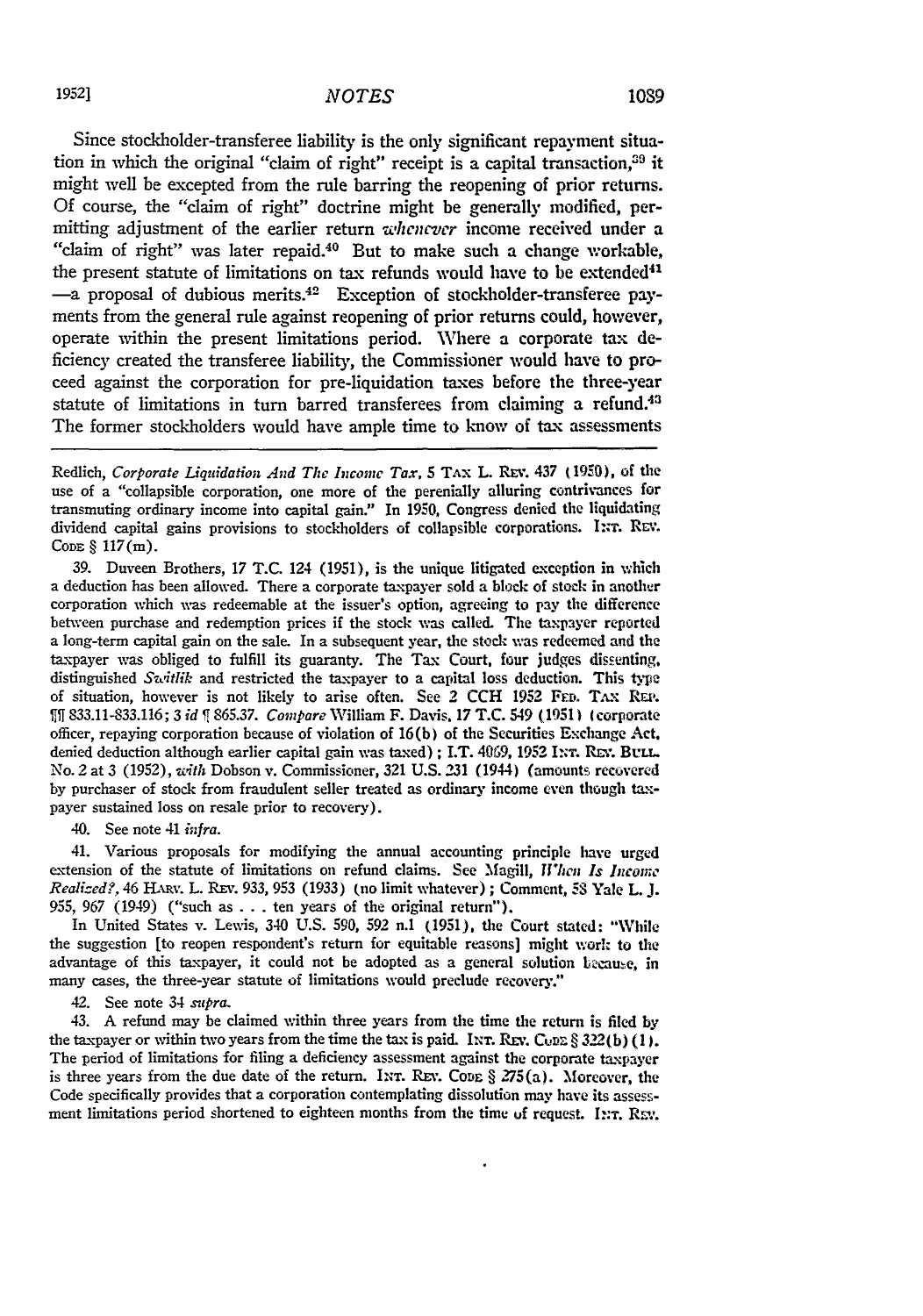for the years prior to the liquidating year.<sup>44</sup> And liquidators might easily protect transferees from a "midnight" assessment against the corporation for the year of liquidation by taking advantage of the shortened tax limitations period allowed dissolving corporations.<sup>45</sup> Contract and most tort liability is easily ascertainable. And although potential tort claimants might be unknown, the bar dates on tort litigation and on suits against dissolved corporations would generally compel initiating such proceedings before the tax statute of limitations barred the stockholders from seeking refunds.40

Even when, at the end of the tax refund limitations period, claims against the liquidated corporation were pending but not yet finally settled, adjustment of the transferees' returns could be easily ensured. The dissolving corporation might retain a reserve to meet contingent liabilities, scaling down the size of the liquidating dividends accordingly.<sup>47</sup> Or, at any time before the refund

44. For'example, a corporation dissolves and pays a liquidating dividend in 1950. An ordinary tax deficiency can not be assessed against the corporation later than March 15, 1954. (The period runs from the last day prescribed **by** law for filing the return. See IVT. REV. **CODE** § **275 (f) ). A** stockholder required to make good part of this deficiency may also claim a refund on his **1950** return, in which the liquidating dividend was reported, until March **15,** 1954. See INT. REV. **CODE** § 322(b) (4).

Transferee liability does not attach to assets transferred before the debt is incurred. Harwood v. Eaton, **68 F.2d** 12 **(2d** Cir. 1933). Therefore, the stockholder will **be able** to reopen his return even where the liquidation takes place over a number of years and the corporation's tax liability is incurred for a year subsequent to the receipt of a liquidating dividend.

45. If the Commissioner waited until almost the end of the limitations period before assessing a deficiency against the corporation, the transferees might, of course, **have** difficulty in claiming a refund before being barred **by** the statute. The Code provides, however, for a shortening of the period of assessment for dissolving corporations to eighteen months from the time of request. **INT.** REV. **CODE** § **275(b); U.S.** Treas. Reg. **111,** § **29275-1** (a) (1943).

46. Examples of the limitations period on personal injury actions are: DaL. REV. Cow: c. 146 § 10 (1935) (one year); **ILL.** REv. **STAT.** c. 83 § **15** (1951) (two years); N.Y. Civ. PRAC. Acr § 49 (three years for negligence actions); PA. STAT. ANN. tit. 12 § 34 (1931) (two years).

At common law, dissolved corporations lacked capacity either to sue or be sued, and pending actions abated upon dissolution. 16 FLETCHER, CYCLOPEDIA OF PRIVATE CORPORA-TIONs §§ 8142, 8147 (Rev. ed. 1942). Statutes have largely removed this disability but they place a time limitation, frequently three years from dissolution, on actions brought against the corporation, 16 *id. §* 8143. For a discussion of the use of corporate dissolution to escape liability through shorter limitation period, see Hornstein, *Voluntary Dissolutiotn--A New Development In lItracorporate Abuse,* <sup>51</sup>**YALE** L.J. 64 (1941). See also Marcus, *Suability of Dissolved Corporations-A Study in Interstate And Federal-State Relation. ships,* **58** HARv. L. REv. **675** (1945) (emphasizing criminal liability).

47. Retaining a reserve would also ensure that no stockholder would pay more than his ratable share in meeting the corporate liability. The right to pro rata contribution

**CODE** § **275** (b). The assessment period is extended to five years where an erroneous omission from gross income exceeds **25** per cent of the reported gross income, INT. REV. **CODE** § **275** (c), and is unlimited where no return or a false or fraudulent return has been filed. **INT. REV. CODE** § 276(a).